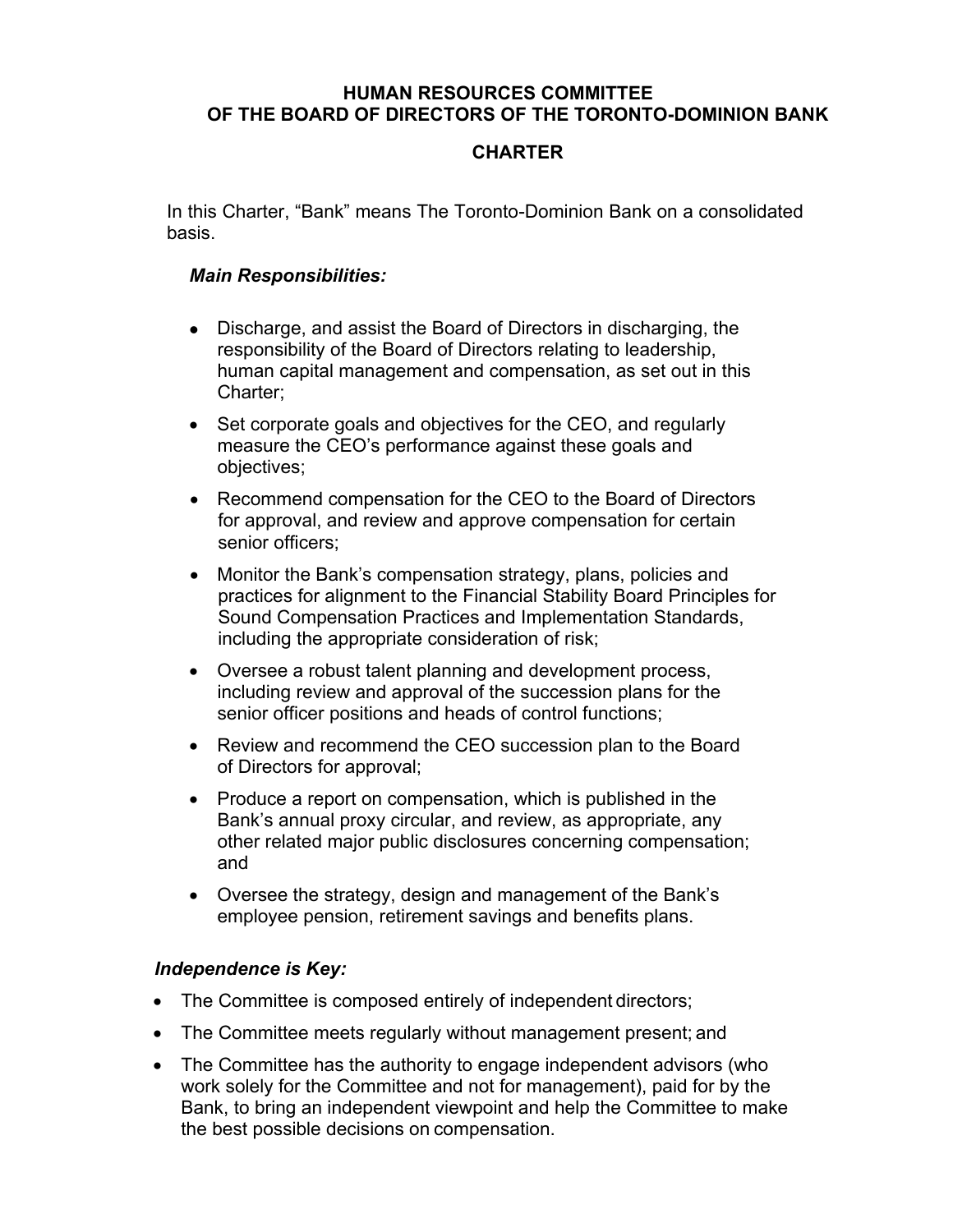## **Composition and Independence, Experience and Authority**

The Committee shall be composed of members of the Board of Directors in such number as is determined by the Board of Directors with regard to the by-laws of the Bank, applicable laws, rules and regulations and any other relevant consideration.

No member of the Committee may be an officer or retired officer of the Bank. Every member of the Committee shall be independent of the Bank within the meaning of applicable laws, rules and regulations and any other relevant consideration as determined by the Board of Directors, including the Bank's Director Independence Policy.

The members of the Committee shall be appointed by the Board of Directors and each shall serve until his or her successor is duly appointed, unless the member resigns, is removed, or ceases to be a director. A Chair will be appointed by the Board of Directors upon recommendation of the Corporate Governance Committee, failing which the members of the Committee may designate a Chair by majority vote. The Committee may from time to time delegate to its Chair certain powers or responsibilities that the Committee itself may have hereunder.

In addition to the qualities set out in the Position Description for Directors, all members of the Committee should have an understanding of issues related to human resources, leadership, compensation and risk management, or be willing and able to acquire the necessary knowledge quickly; such understanding may have been gained by having been a chief executive officer or other senior officer with oversight of human resources functions. Committee members may enhance their familiarity with human resources, leadership, compensation and risk management issues by participating in educational programs conducted by the Bank or an outside consultant.

The Board Chair shall be a member of the Committee.

In fulfilling the responsibilities set out in this Charter, the Committee has the authority to conduct any investigation it deems appropriate to, and access any officer, employee or agent of the Bank for the purpose of fulfilling its responsibilities.

The Committee may retain, at the expense of the Bank, and meet privately with any independent consultant. The Committee will satisfy itself as to the independence from management of any consultant retained by the Committee and will monitor the ongoing independence of such consultant. The Committee has sole authority to approve the scope of responsibilities and work plan of its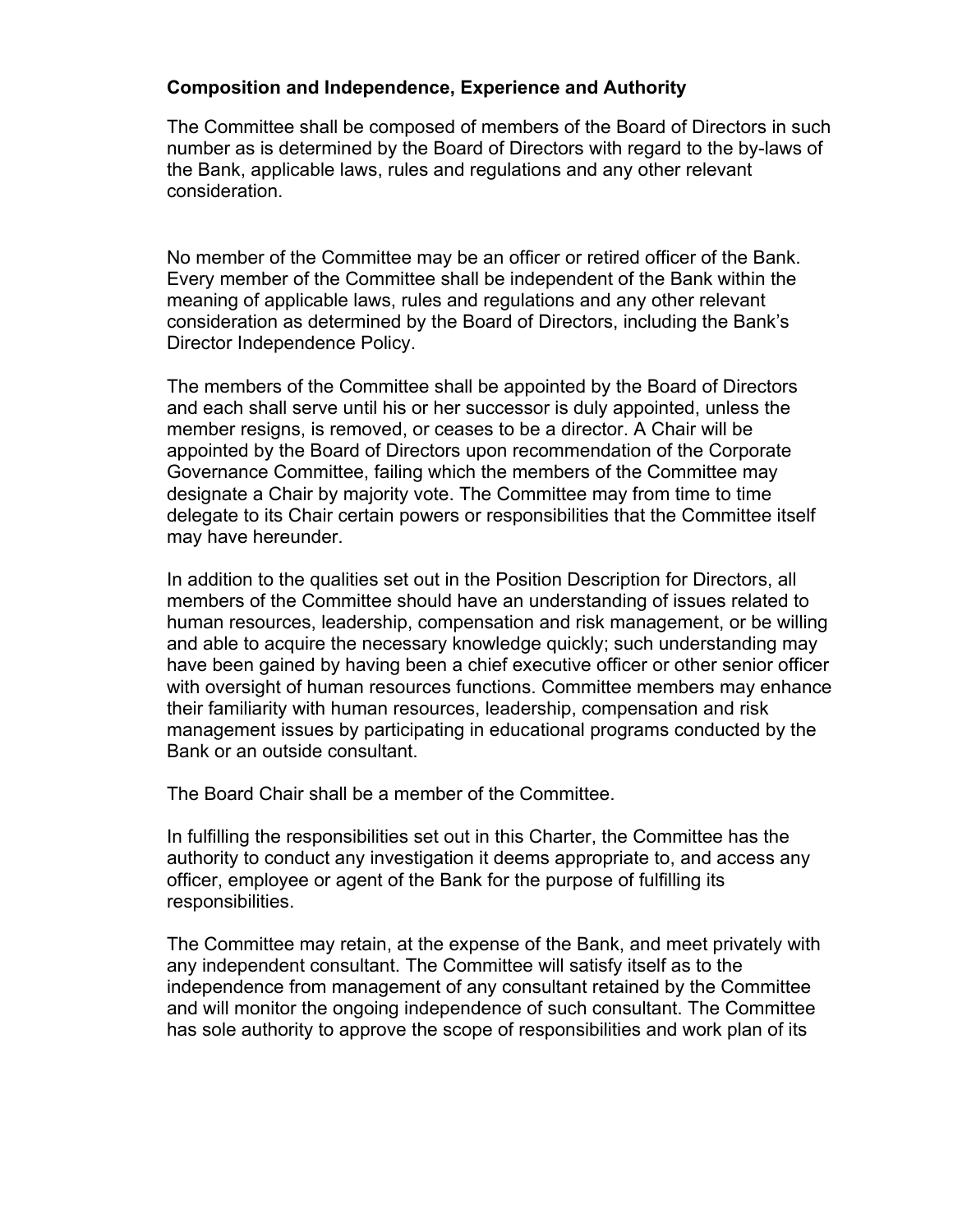consultant and amount of the consultant's fees and to terminate the consultant's retainer.

## *Meetings*

The Committee shall meet at least five times annually, or more frequently as circumstances dictate. The Committee can conduct all or part of any meeting in the absence of management, and it is the Committee's policy to include such a session on the agenda of each regularly scheduled Committee meeting. Any member of the Committee may make a request to the Chair for a Committee meeting or any part thereof to be held without management present.

The Committee may invite to its meetings any director, member of management of the Bank, or such other persons as it deems appropriate in order to carry out its responsibilities. The Committee may also exclude from its meetings any persons it deems appropriate in order to carry out its responsibilities.

## **Responsibilities and Duties:**

The Committee shall conduct its activities to fulfill the responsibilities set out above and to this end shall have the following specific responsibilities:

## *General*

- 1. to satisfy itself, on behalf of the Board of Directors, that the Bank's leadership development, talent planning, organization structure and compensation strategies, plans, policies and practices are internally aligned and consistent with the sustainable achievement of the Bank's business objectives, the prudent management of its operations and risks including regulatory oversight as required, and adherence to itsprocesses, policies, procedures and controls;
- 2. to review the people strategy of the bank, and to satisfy itself that there are processes in place to identify, evaluate, and develop the people, skills and capability necessary to meet the strategic ambitions of the bank and to safeguard its unique and inclusive culture;
- 3. to review and approve the Bank's Culture Framework; to oversee the management of the Bank's culture and implementation of the Culture Framework; and to provide a forum for analysis of an enterprise view of culture, including consideration of trends and current and emerging risks;
- 4. to monitor the Bank's compensation strategy, plans, policies and practices against an appropriate peer group and for alignment to the Financial Stability Board Principles for Sound Compensation Practices and Implementation Standards, including the appropriate consideration of risk;
- 5. to satisfy itself that there are policies and programs in place to support a healthy and safe workplace and business environment for employees, to promote employee well-being and engagement, and to support the diversity and inclusion objectives of the Bank;
- 6. to meet, at least annually and more frequently if required, with the Risk Committee to review performance against the Enterprise Risk Appetite or other risk related information as appropriate prior to determining year-end incentive compensation;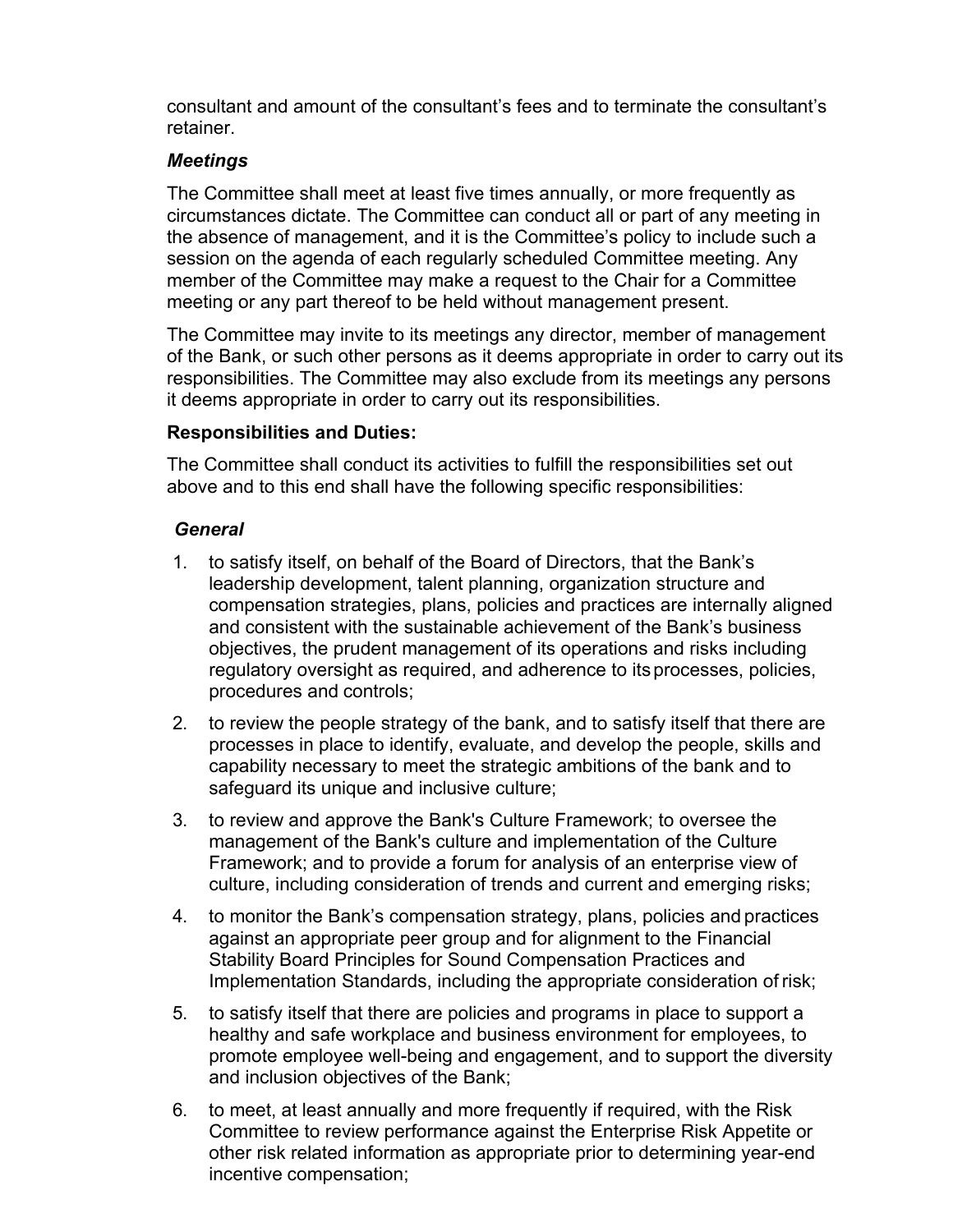- 7. to satisfy itself that the Bank's overall compensation policies and practices appropriately reward senior officers for their contributions to theBank;
- 8. to complete activities required under the Background Checks on Directors and Senior Management Policy; to receive periodic reports on the operation of and issues relating to such Policy; and to report to the Board of Directors on any significant issues arising under such Policy in relation to officers of the Bank;
- 9. to satisfy itself that Human Resources risks are appropriately identified, assessed and managed in a manner consistent with the risk programs within the Bank, and with the sustainable achievement of the Bank's business objectives;
- 10. to maintain minutes or other records of meetings and activities of the Committee;
- 11. to perform such other functions and tasks as may be mandated by regulatory requirements applicable to human resources committees or delegated by the Board of Directors;

## *Chief Executive Officer*

- 12. to annually review and approve the position description for the Chief Executive Officer, which shall include his or her authorities and accountabilities; to recommend to the Board of Directors for its approval the corporate goals and objectives for which the Chief Executive Officer shallbe responsible (which shall include all performance indicators and key milestones relevant to the compensation of the Chief Executive Officer);
- 13. to monitor the Chief Executive Officer's performance relative to his or her goals and objectives and to formally evaluate his or her performance at least annually on behalf of the Board of Directors, which evaluation process shall be led by the Board Chair; to report the results of such monitoring and evaluation to the Board of Directors and the Chief Executive Officer; and to recommend for approval of the non-management directors of the Board of Directors the total compensation of the Chief Executive Officer in light of such evaluation. The evaluation of the Chief Executive Officer shall include, to the extent feasible, an assessment on behalf of the Board of Directors of the integrity of the Chief Executive Officer and the culture of integrity established by the Chief Executive Officer and other executive officers throughout the Bank;
- 14. to recommend, if appropriate due to the results of the ongoing performance evaluation or other factors, the dismissal and replacement of the Chief Executive Officer for approval by the non-management directors of the Board of Directors;
- 15. to undertake succession planning for the position of Chief Executive Officer, and to make recommendations concerning such plan to the Board of Directors; and, if required, to review candidates and recommend a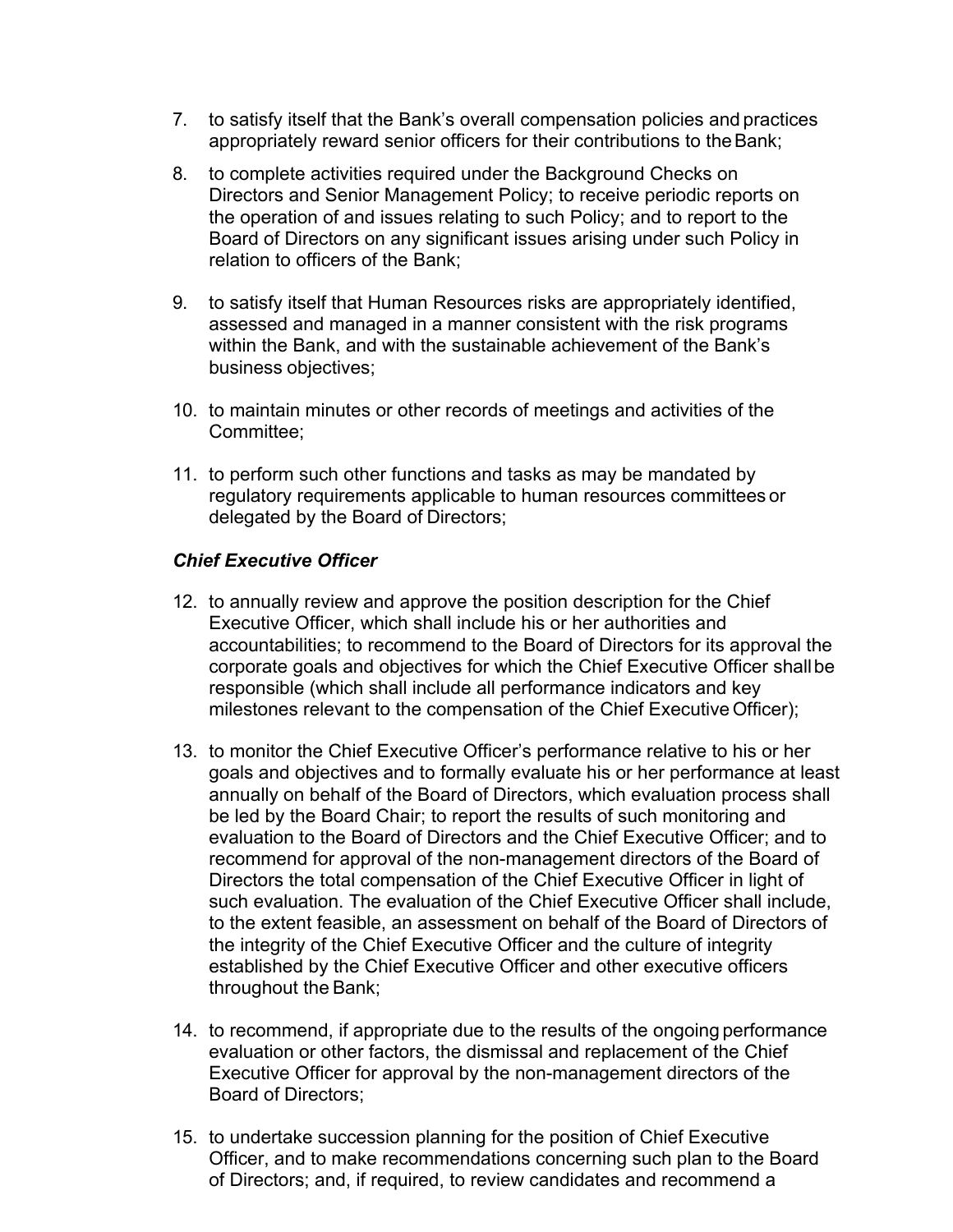candidate to the Board of Directors for Chief Executive Officer;

- 16. to be satisfied that any loans extended to the Chief Executive Officer comply with applicable regulatory requirements, and to review and approve such loans as required under Bank policy;
- 17. to review and approve all employment, severance and retirement agreements between the Bank and the Chief Executive Officer;
- 18. to review and approve all material special benefits and perquisites forthe Chief Executive Officer;

#### *Senior Officers*

- 19. to satisfy itself that the Chief Executive Officer has a process in place forthe performance assessment, including as to business ethics and conduct, of senior officers of the Bank reporting to the Chief Executive Officer and any other officer whose compensation may be disclosed in the Bank's annual report on executive compensation for the relevant year included in the Bank's proxy circular, and any other officer at the discretion of the Committee;
- 20. to review mandates for all senior leadership roles (rank of or equivalent to Group Head or higher and other key positions as determined from time to time);
- 21. to review and approve the total compensation of (i) those senior officers of the Bank having the rank of or equivalent to Group Head or higher and any other senior officer whose compensation may be disclosed in the Bank's annual report on compensation for the relevant year included in the Bank's proxy circular, (ii) any other senior officer at the discretion of theCommittee, and (iii) any employee with compensation that exceeds a materiality threshold established by the Committee;
- 22. to satisfy itself that a robust succession planning process is in place for all critical leadership positions in the Bank, and to review and approve theChief Executive Officer's succession plans for (i) each senior officer position having the rank of or equivalent to Group Head and higher, (ii) the Chief Auditor, (iii) the Chief Compliance Officer, (iv) the Chief Risk Officer, (v) the Chief Financial Officer and (vi) the Global Chief Anti-Money Laundering Officer at least annually and report on such plans to the Board of Directors;
- 23. to review candidates and recommend a candidate to the Board of Directors for each senior officer position having the rank of or equivalent to Group Head and higher or as determined by the Committee;
- 24. to review plans for the development of senior officers of the Bank and to review and confirm, at least annually, the organization structure of thesenior management positions of the Bank;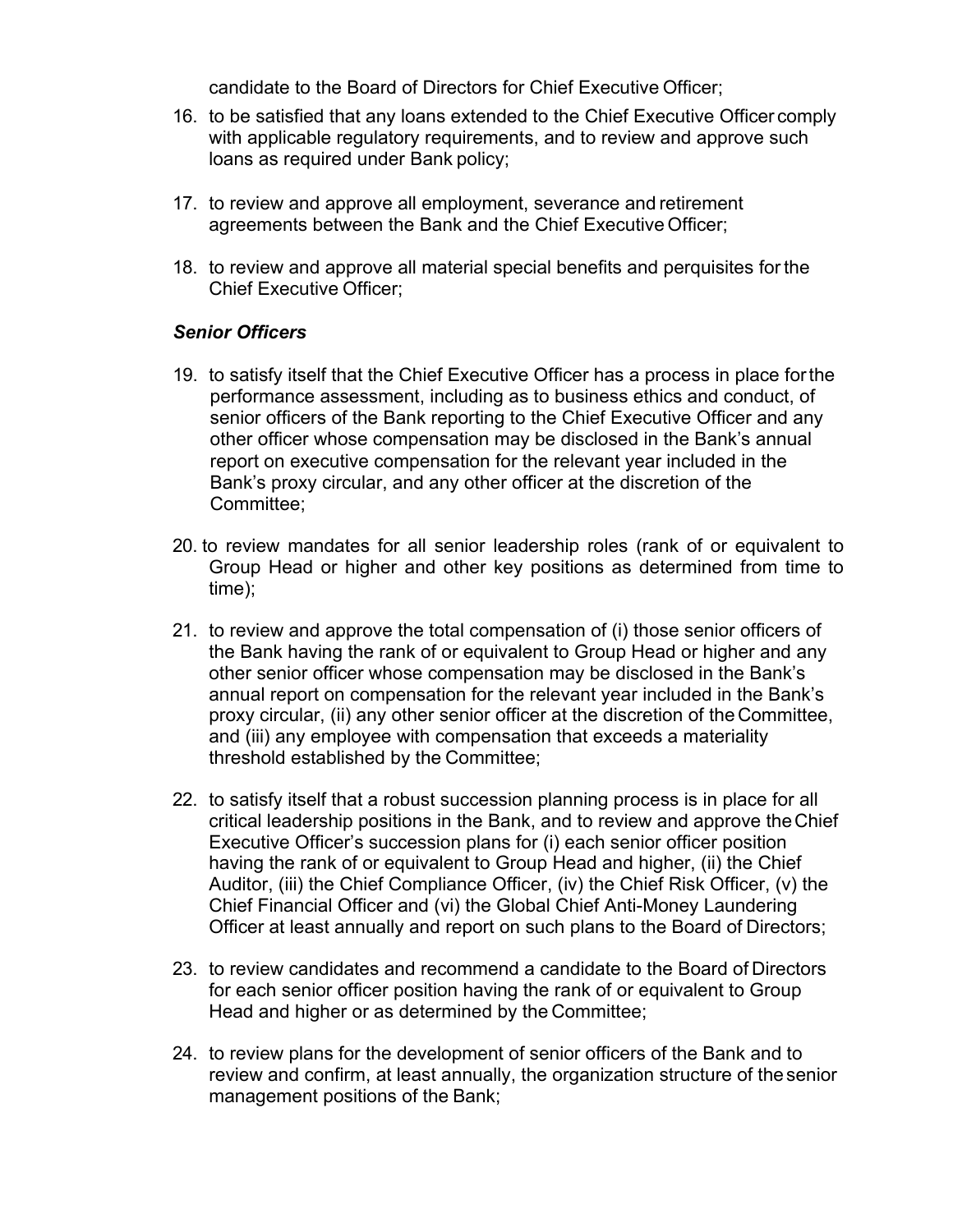- 25. to review the general terms of any employment, severance and retirement agreements between the Bank and (i) any officer having the rank of or equivalent to Group Head and higher, (ii) any other officer whose compensation may be disclosed in the Bank's annual report on compensation for the relevant year included in the Bank's proxy circular, or (iii) any other senior officer at the discretion of the Committee;
- 26. to review and approve all material special benefits and perquisites for senior officers of the Bank;

### *Compensation and Incentive Plans*

- 27. to review and approve awards, on an aggregate basis, under (a) all incentive or compensation plans for executives of the Bank and (b) all noncommission based material incentive or compensation plans for employees of the Bank (collectively "Plans" and individually a "Plan");
- 28. to review and approve the terms and conditions of any new Plan, and recommend to the Board of Directors for approval where required by law or the Plan;
- 29. to review and approve any material change in the terms and conditions of any Plan where such material change would apply to all or a substantial number of participants in such Plan, and recommend to the Board of Directors for approval where required by law or the Plan;
- 30. to make any other determination necessary or advisable in the administration of the Plans;

## *Pension & Retirement Savings Plans*

- 31. the strategic and ongoing responsibility and authority to:
	- a. review and approve the Retirement Governance Policy for pensions and retirement savings plans not less than once every three years; (fiduciary)
	- b. monitor non-Board retirement committees described in the Retirement Governance Policy that provide oversight of the Bank's employee pension and retirement savings plans on an annual basis;(fiduciary)
	- c. in accordance with the approved Retirement Governance Policy and having regard to the financial impact on the Bank's business, review and approve pension and retirement savings plans for executives (including new plans and amendments to existing plans) and material items in relation to pension and retirement savings plans for employees (including new plans and amendments to existing plans), and make recommendations to the Board of Directors for approval where required by law or the applicable plan; (non-fiduciary)
	- d. in accordance with the approved Retirement Governance Policy, delegate authority to approve non-material items and amendments to designated officers of the Bank; (non-fiduciary)